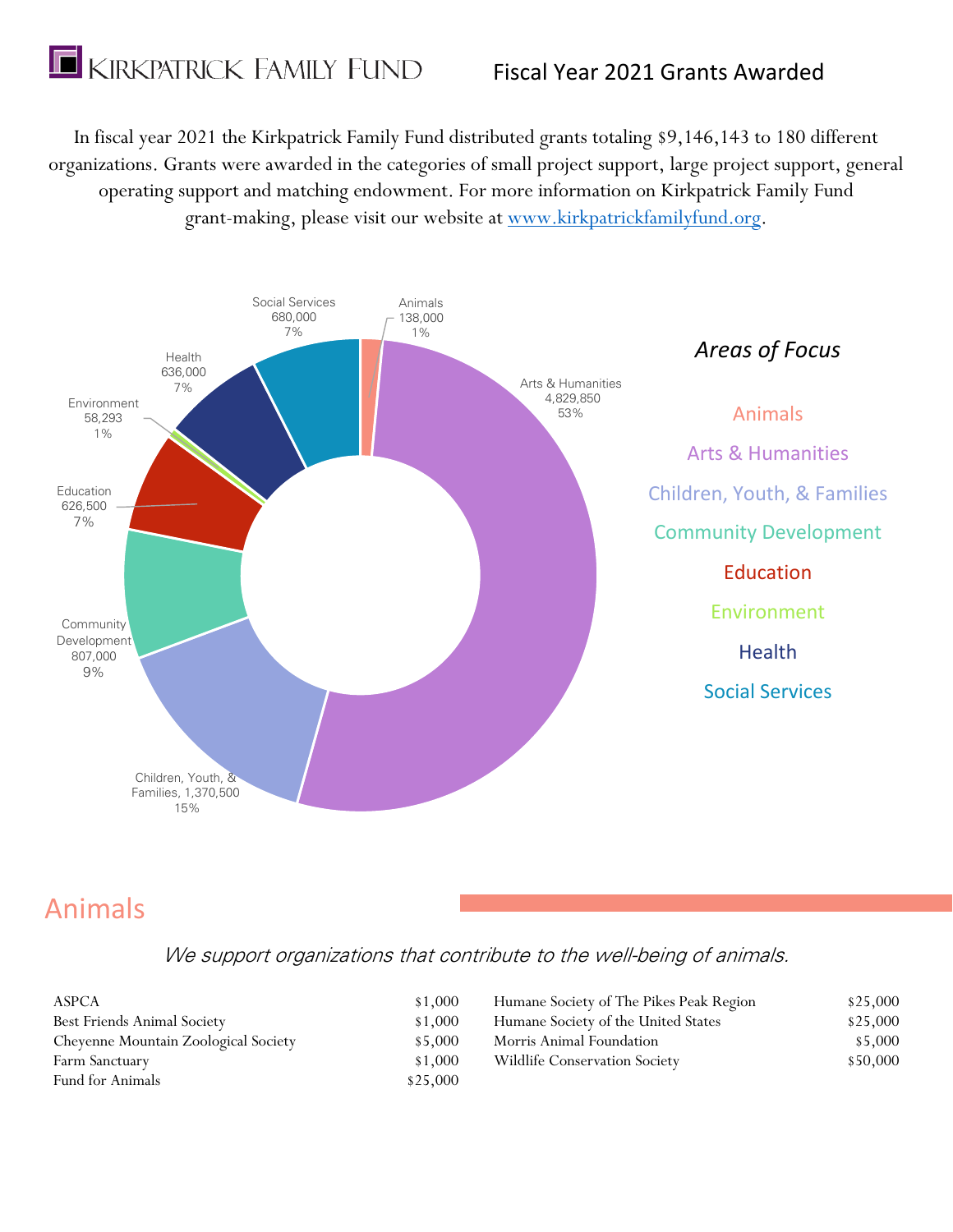## Arts & Humanities

We support programs that nurture learning, encourage the creative process and demonstrate a commitment to excellence.

| 108 Contemporary                            | \$5,000     | Oklahoma Children's Theatre       | \$25,000    |
|---------------------------------------------|-------------|-----------------------------------|-------------|
| Allied Arts                                 | \$1,125,000 | Oklahoma City Ballet              | \$200,000   |
| Allied Arts                                 | \$8,000     | Oklahoma City Museum of Art       | \$10,000    |
| Arts & Humanities Council of Tulsa          | \$25,000    | Oklahoma City Repertory Theatre   | \$25,000    |
| Arts Council Oklahoma City                  | \$30,000    | Oklahoma Contemporary Arts Center | \$1,575,000 |
| Brightmusic Society of Oklahoma             | \$5,000     | Oklahoma Historical Society       | \$85,000    |
| Carpenter Square Theatre                    | \$20,000    | Oklahoma Historical Society       | \$100,000   |
| Chamber Orchestra of the Springs            | \$7,500     | Oklahoma Humanities Council       | \$30,000    |
| Colorado Springs Dance Theatre              | \$5,000     | Oklahoma Museums Association      | \$20,000    |
| COS Fine Arts Center at Colorado College    | \$25,000    | Oklahoma Shakespeare in the Park  | \$25,000    |
| Colorado Springs Philharmonic Orchestra     | \$10,000    | Oklahomans for the Arts           | \$55,000    |
| Colorado Springs Youth Symphony Association | \$5,000     | Ormao Dance Company               | \$20,000    |
| El Sistema Oklahoma                         | \$250,000   | Painted Sky Opera                 | \$10,000    |
| Fine Arts Institute of Edmond               | \$20,000    | Paseo Artist Association          | \$25,000    |
| Friends of Libraries in Oklahoma            | \$2,000     | Perpetual Motion Modern Dance     | \$8,000     |
| Friends of the Mansion                      | \$1,000     | Ralph Ellison Foundation          | \$25,000    |
| Green Box Arts Project                      | \$770,000   | Red Earth                         | \$15,000    |
| Kirkpatrick Family Archive                  | \$16,350    | Santa Fe Opera                    | \$5,000     |
| L'Alliance Francaise d'Oklahoma             | \$5,000     | Tulsa Artists Fellowship          | \$25,000    |
| Menil Collection                            | \$1,000     | Ute Pass Historical Society       | \$1,000     |
| Mid-America Arts Alliance                   | \$10,000    | William Fremont Harn Gardens      | \$10,000    |
| National World War II Museum                | \$1,000     | William Fremont Harn Gardens      | \$30,000    |

### Children, Youth, & Families

We support organizations that work to foster a beneficial environment for families through essential services and prevention programs that ensure healthy development for children.

| Assistance League of Norman                   | \$2,500     | <b>Infant Crisis Services</b>       | \$15,000 |
|-----------------------------------------------|-------------|-------------------------------------|----------|
| Beta Eta Lambda Scholarship Foundation        | \$2,500     | Inside Out Youth Services           | \$5,000  |
| Big Brothers Big Sisters of Oklahoma          | \$15,000    | Mary Abbott Children's House        | \$10,000 |
| Boy Scouts of America - Last Frontier Council | \$5,000     | Oklahoma Baptist Homes for Children | \$20,000 |
| Boys & Girls Clubs of Oklahoma County         | \$50,000    | Parent Promise                      | \$15,000 |
| <b>CARE</b> Center                            | \$2,500     | Pivot, Inc.                         | \$25,000 |
| Center for Children and Families              | \$30,000    | <b>Positive Tomorrows</b>           | \$25,000 |
| Citizens Caring for Children                  | \$10,000    | <b>Positive Tomorrows</b>           | \$50,000 |
| Family & Children's Services                  | \$25,000    | Sisu Youth                          | \$5,000  |
| Fields & Futures                              | \$1,000,000 | Special Care                        | \$25,000 |
| Girl Scouts of Western Oklahoma               | \$25,000    | Special Olympics Oklahoma           | \$3,000  |
|                                               |             | Willow Springs Boys Ranch           | \$5,000  |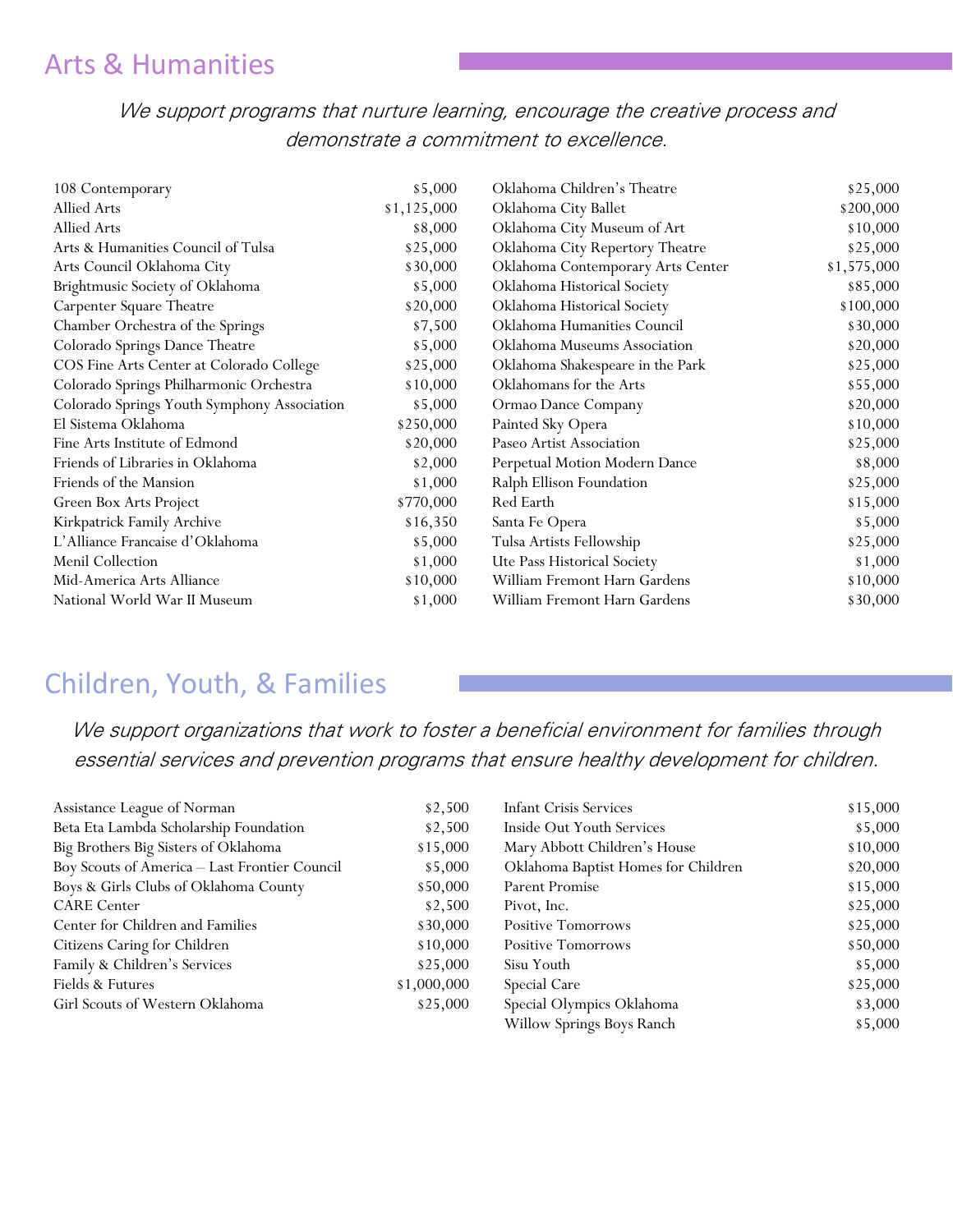### Community Development

We support organizations committed to inclusion, impact and innovation in addressing neighborhood and community needs.

| Association of Fundraising Professionals         | \$3,500   | Oklahoma Conference of Churches         | \$5,000   |
|--------------------------------------------------|-----------|-----------------------------------------|-----------|
| Dale K. Graham Veterans Foundation               | \$15,000  | Oklahoma Women's Coalition              | \$25,000  |
| Executive Service Corps of Central Oklahoma      | \$16,000  | Philanthropy Southwest                  | \$25,000  |
| Friends of the Battleship North Carolina         | \$1,000   | Possibilities, Inc.                     | \$20,000  |
| Impact Oklahoma                                  | \$6,000   | Rebuilding Together OKC                 | \$20,000  |
| Mollie Spencer Farm                              | \$325,000 | Shartel Boulevard Development Authority | \$6,500   |
| Natl. Society of Colonial Dames of America in OK | \$1,000   | St. Paul's Episcopal Cathedral          | \$10,000  |
| Neighborhood Alliance of Central Oklahoma        | \$20,000  | Sunbeam Family Services                 | \$25,000  |
| Neighborhood Services Organization               | \$20,000  | Tulsa Community Foundation              | \$25,000  |
| Neighborhood Services Organization               | \$3,000   | World Neighbors                         | \$200,000 |
| Oklahoma Alliance on Aging                       | \$5,000   | Yukon Community Support Foundation      | \$25,000  |

### Education

We support educational programs and institutions that help children and youth become confident, caring and contributing adults.

| Casady School                             | \$20,000  | Madeira School                    | \$3,000  |
|-------------------------------------------|-----------|-----------------------------------|----------|
| Chisholm Trail Museum                     | \$10,000  | McLoud Public Schools Foundation  | \$15,000 |
| Christian Heritage Academy                | \$20,000  | Menlo College                     | \$2,000  |
| <b>Community Literacy Centers</b>         | \$10,000  | Mount St. Mary High School        | \$70,000 |
| <b>Crescent Public Schools Foundation</b> | \$25,000  | <b>OSSM</b> Foundation            | \$2,500  |
| Dover Public Schools Foundation           | \$500     | Payne Education Center            | \$15,000 |
| El Reno Public Schools Foundation         | \$8,500   | Southern Nazarene University      | \$20,000 |
| Harding Fine Arts Academy Foundation      | \$10,000  | St. David's School                | \$5,000  |
| Heritage Hall School                      | \$250,000 | United States Air Force Academy   | \$5,000  |
| Jones Longhorn Team One Club              | \$15,000  | United States Military Academy    | \$5,000  |
| Kent School                               | \$5,000   | United States Naval Academy       | \$5,000  |
| Langston University                       | \$5,000   | <b>UCO</b> Foundation             | \$5,000  |
| Library Endowment Trust                   | \$10,000  | University of Oklahoma Naval ROTC | \$2,000  |
|                                           |           | Ute Pass Elementary School        | \$82,000 |

### Environment

We support projects that stimulate beautification and provide pleasing aesthetics. These projects seek to improve quality of life in the community.

| Barr Camp                              | \$1,000  | National Geographic Society      | \$1,000  |
|----------------------------------------|----------|----------------------------------|----------|
| Golden Gate National Parks Conservancy | \$5,000  | Oklahoma City Beautiful          | \$5,000  |
| Gunston Hall                           | \$5,000  | Rocky Mountain Field Institute   | \$5,000  |
| Mile High Youth Corps                  | \$7,800  | The Nature Conservancy           | \$10,000 |
| Myriad Gardens Foundation              | \$25,000 | Trails and Open Spaces Coalition | \$3,493  |
| National Forest Foundation             | \$5,000  | Tree Bank                        | \$10,000 |